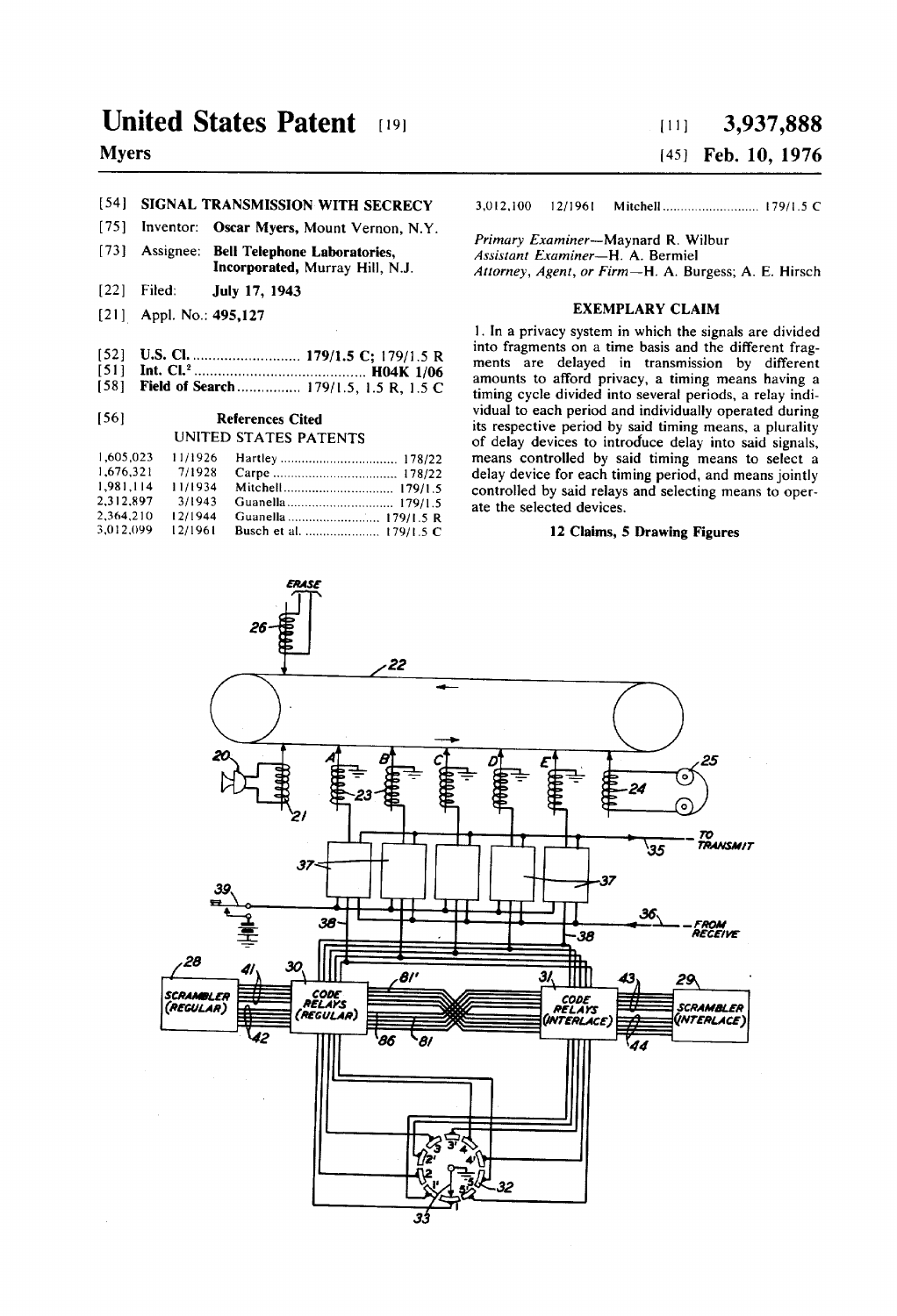

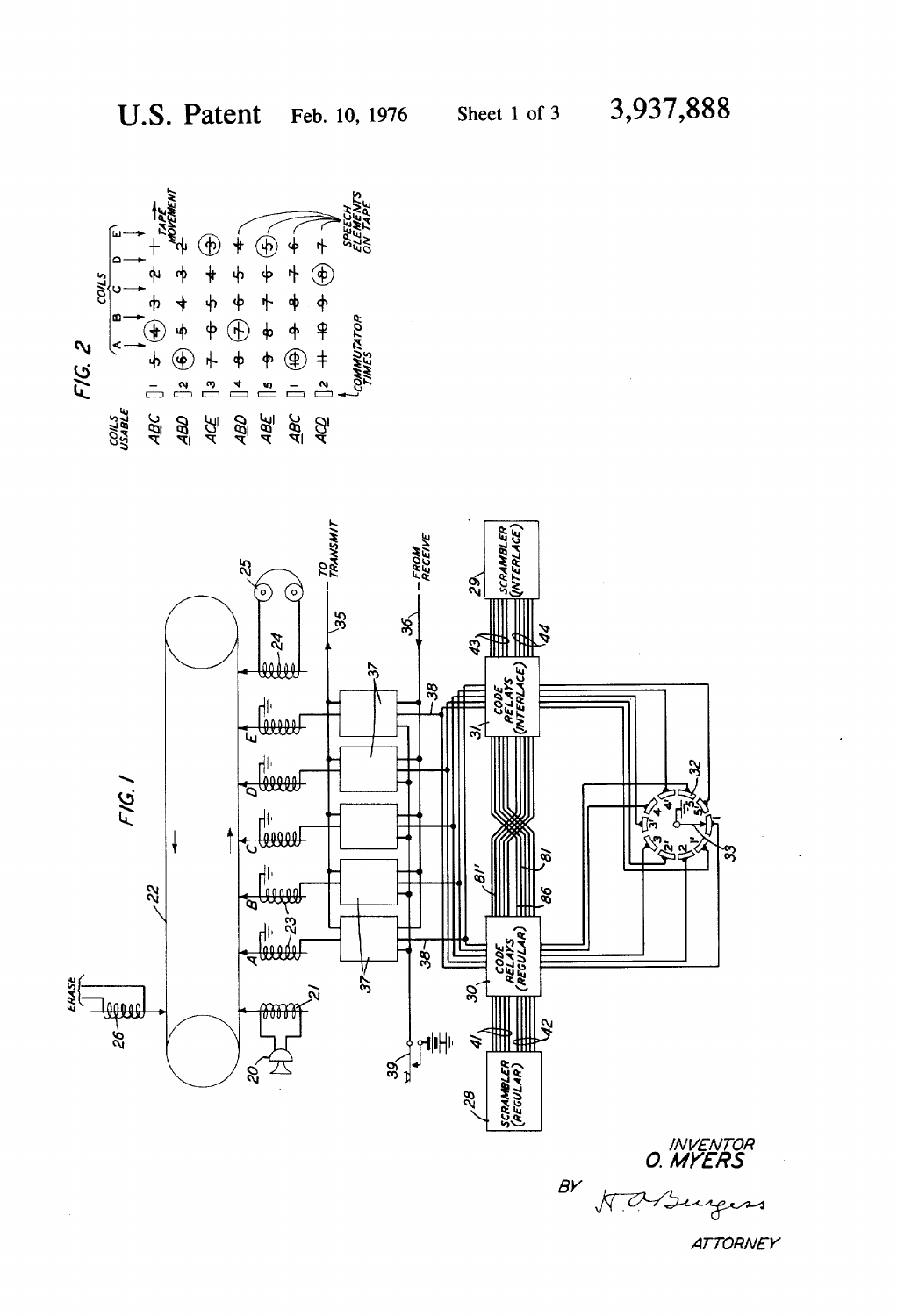

INVENTOR<br>O. MYERS  $BY$ Hasurers **ATTORNEY**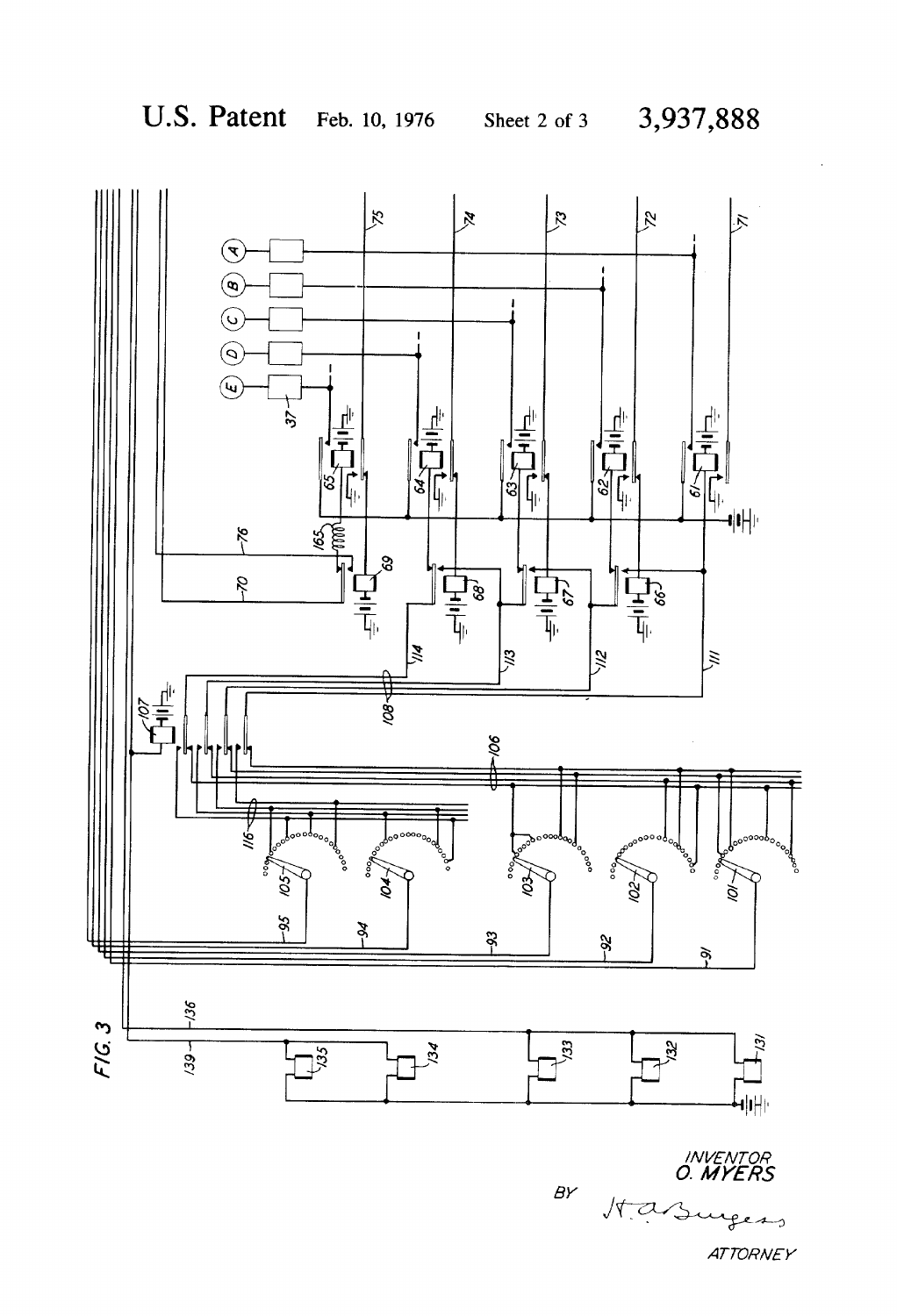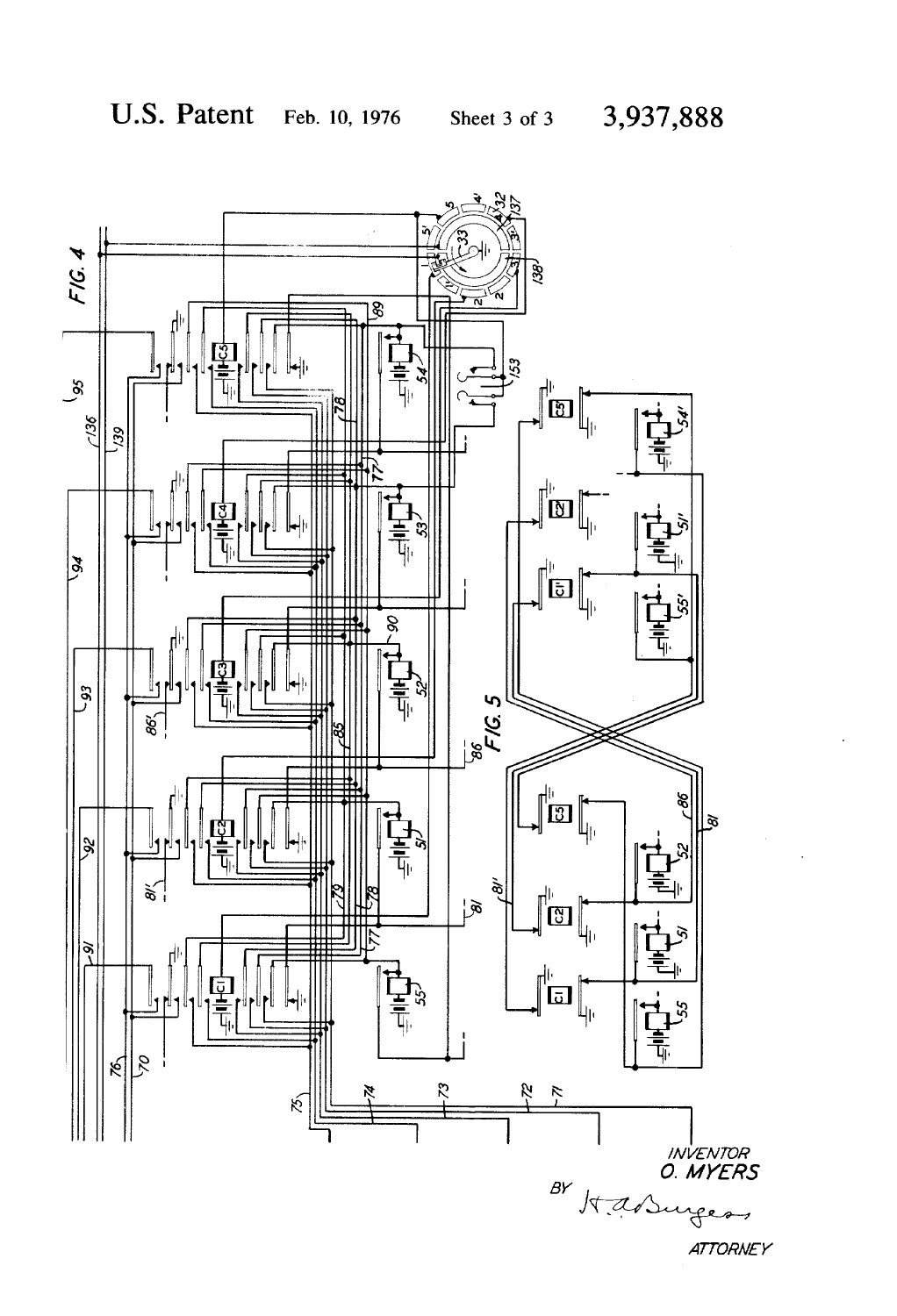## SIGNAL TRANSMISSION WITH SECRECY

The present invention relates to message transmis sion with privacy in which the privacy is obtained by  $5$ transmitting message fragments that are variably de layed in time so that as transmitted they occur out of their normal order. In order successfully to receive the message in intelligible form it is necessary to introduce in such manner as to rearrange them in their normal order.

One system operating in this manner and using code relays and scramblers in connection with a magnetic tape recorder as the delay device is disclosed in Busch-Cahill-Myers application Ser. No. 484,362, filed Apr. 24, 1943, now Pat. 3,012,099 granted Dec. 5, 1961.

The present invention is similar, in general, to that of the above application but is based upon a different manner of obtaining continuous coding resulting in a considerable saving in equipment.

An object of the present invention is to provide for coding and decoding of speech or similar signals with simplified apparatus still permitting a complex scheme 25 of coding with a very large number of usable codes.

In accordance with the present invention, instead of setting up the code in advance of use, such as in the form of selected and locked-up relays, each element of the speech or signal is coded as it is sent (or is decoded that are located along the tape and that individually introduce the different amounts of delay is both se lected and connected into circuit at one and the same time. In the embodiment to be disclosed this is accom- $35$ plished by the use of fast-acting relays which are ener gized in response to the time division commutator brush coming onto a segment of the commutator. A circuit is closed, individual to each segment, which sets up a directively controlled path through the scrambler  $40$ and through a contact of an exclusion relay (where necessary) to a relay which selects the electromagnet that is to serve for coding or decoding the speech ele ment for that commutator segment interval. Since the selection is determined by the scrambler it can be made 45 on a nearly random basis except as the selection has to be modified by the exclusion circuit to avoid sending the same element of the signal more than once and to insure sending all elements of the signal. The length of the code that can be used' before repetition occurs is, 50 therefore, very long and is limited only by the number of different delays that the apparatus provides. The difficulty of decoding is increased further by the fact that interlaced coding can be used with the system of the present invention.

The nature of the invention and its various features and objects will be more fully understood from the following detailed description taken in conjunction with the accompanying drawing in which:

FIG. 1 is a schematic diagram of one complete two-  $60$ way terminal of a telephone privacy system according to this invention;

FIG. 2 is a table to be referred to in explaining the coding principle used;

FIGS. 3 and 4 when placed together with FIG. 4 at 65 the right show in schematic form the circuits of the regular set of coding equipment, according to the invention, indicated in block diagram in FIG. I; and

FIG.  $5$  is a detail circuit showing the scheme of wiring between certain relays of the regular and interlacc equipments.

variable delay into the message fragments as received <sup>10</sup> tape 22 at equal intervals are a series of reproducing Referring first to FIG. 1, the general plan of the system will be outlined. Any suitable type of speech transmitting circuit indicated diagrammatically by the mi crophone 20 is connected to a recording magnet 21 cooperating with a traveling magnetizable tape 22 trav eling in the direction of the arrow. Spaced along the magnets 23 which pick up the recorded speech with different amounts of time delay. There are five such reproducing coils shown in this figure, although any desired number may be used in practice.

These reproducer coils 23 are used as recording coils in the receiving condition to set up fragments of speech in the tape 22 in such an order that when the recorded material passes over the pick-up coil 24, normal speech is received in the receiver indicated diagrammatically  $20$  at 25. An erasing coil is indicated at 26. In this simplified showing it is assumed that receivers 25 are not used for listening when speech is being transmitted from microphone 20. While the tape is illustrated in this figure as running over pulleys it will ordinarily in practice be bound around the periphery of a drum or disc in which case the various recording and reproduc ing coils will be spaced at regular intervals around the drum or disc.

the speech or signal is coded as it is sent (or is decoded  $\frac{30}{30}$ , 30,31 and distributor comprising segments 32 and as it is received) so that any one of the electromagnets  $\frac{1}{2}$ , the function of the scramblers 2 30,31 and distributor comprising segments 32 and brush 33 to switch the reproducers 23 into the trans mitting line 35 in irregular order when speech is being transmitted and to switch them in circuit with the re ceiving line 36 also in an irregular order when speech is being received such as to restore the speech to normal in the receiver 25. For this purpose five switching cir cuits indicated by the boxes 37 are provided containing switching circuits individually controlled by the appli

cation of ground from the code relays 30,31 in different commutator times over individual leads 38 for individ ually connecting the coils to either the transmitting or receiving line. The user in talking operates the push-to talk key 39 which places all of the switching circuits 37 under control of grounds supplied over the leads 38 for connecting coils 23 to the transmitting line 35. When the key 39 is released the switching circuits 37 are conditioned to be operated by grounds supplied over the leads 38 to connect the coils 23 to the receiving line 36. The switching circuits 37 may be constructed as

disclosed in detail in D. Mitchell application Ser. No. 484,363, filed Apr. 24, 1943, now U.S. Pat. 3,012,100. One scrambler 28 and one set of code relays 30 are termed "regular", while the other scrambler 29 and the other set of code relays 31 are termed "interlace". The 55 regular set of code relays 30 are controlled by commutator segments 1, 2, 3, 4 and 5 while the interlace set of code relays are controlled by the alternate commutator segments 1', 2', 3', 4' and 5'. Thus, when the arm 33 sweeps over commutator segment 1 an operated code relay in the regular set 30 (selected by the scrambler 28) extends ground connection over one of the five leads 38 to corresponding switching circuit 38 to con nect a particular coil 23 to either the transmitting or receiving line depending upon whether the button 39 is operated or released. As the brush 33 sweeps over commutator segment 1', ground is extended through an operated relay in the interlacc set 31 (selected by scrambler 29) to a particular lead 28 to corresponding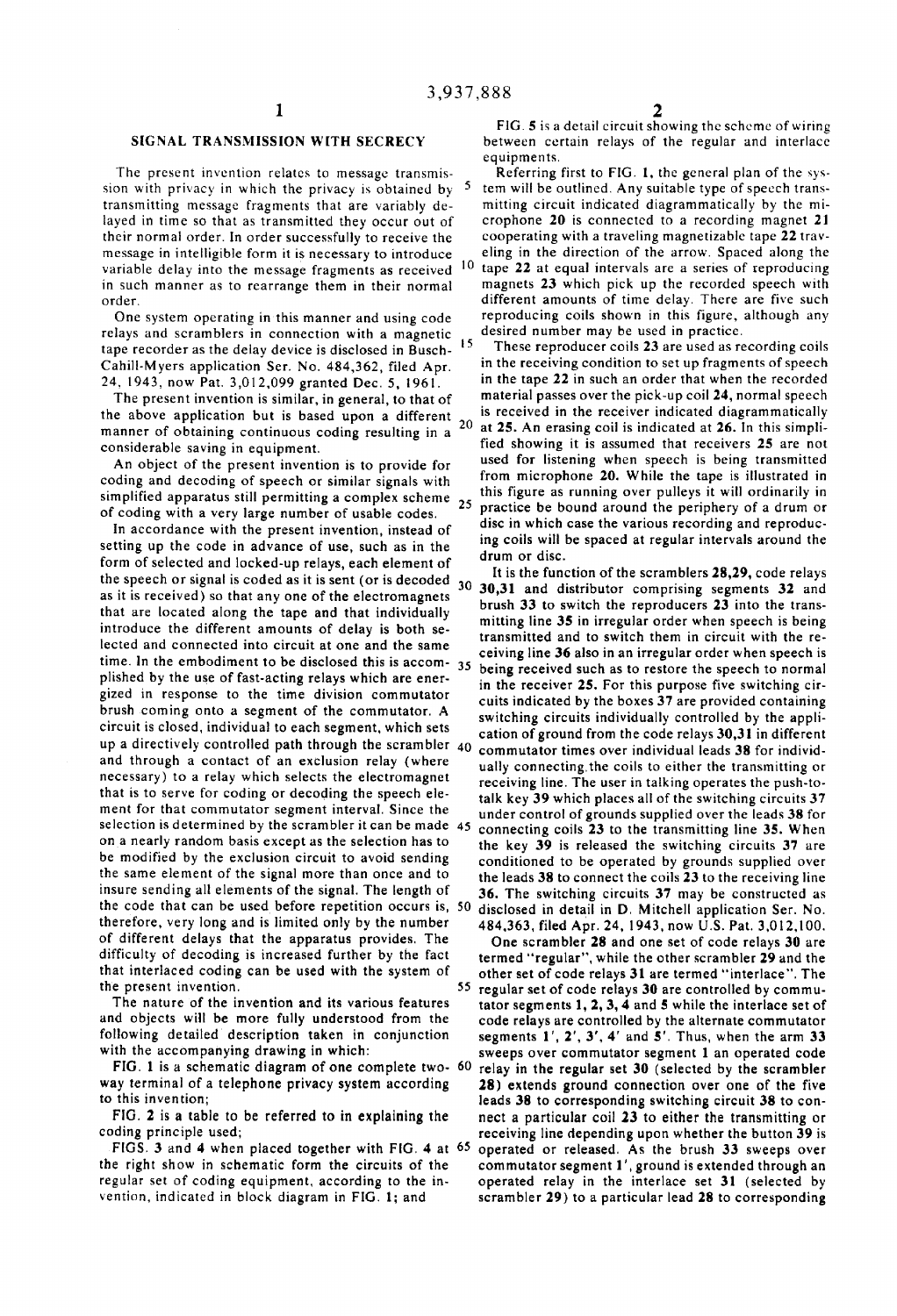switching circuit 37 to connect one of the coils 23 to either the transmitting or receiving line. As the brush 33 sweeps over the succeeding commutator segments the coils 23 are switch into circuit alternately under control of the regular and interlace code relay sets.

The scram blers 28 and 29 determine the sequence of operation of the code relays by interconnecting input leads 4] with output leads 42 or input leads 43 with output leads 44 in irregular order for controlling the code relays. The internal construction of the scram- 10 blers can be varied widely in practice and may be of any suitable type capable of interconnecting the input and output conductors in an irregular non-recurrent order. In the more complete disclosure shown in the succeeding figures, the scrambler comprises a number 15 of stepping switches in which switch arms are moved across banks of terminals with an irregular or haphaz ard scheme or wiring among the switches. By providing an unequal number of contacts on the different switches and connecting them to operate in tandem  $20$ and with different numbers of switches in tandem at different times and by otherwise varying the scheme of interconnection, the scrambler is enabled to intercon nect the incoming and outgoing leads in an irregular order with an extremely long code cycle. Scramblers 28 25 that two coils are always excluded and three are availand 29 while operating in timed relation with each other generate independent codes so that the interlace scramble is determined entirely independently of the regular scramble, thus further confusing the order in 30 which the speech segments are sent out or received.

It is necessary that the transmitting and receiving codes used in two intercommunicating stations be properly correlated so that the received scrambled message will be successfully unscrambled. The fact that, in transmitting, the scrambling is done in taking 35 the speech segments off the tape (scramble on repro duce) while, in receiving, the unscrambling is done in recording the received speech segments on the tape (scramble on record), makes it possible to use scram blers 28 and 29 at one station which are exact dupli-40 cates of the scramblers 28 and 29 used at the opposite station. They are started in phase coincidence with each other at the opposite stations and are run in close synchronism. In practice a single drive may be used at a station for timing the scramblers, moving the commu- 45 tator brush arm 33 and driving the magnetic tape 22. Synchronism of all of the parts is obtained between the different stations by insuring that the common driving means at one station runs in close synchronism with that of the other station, as may be done by means 50 must be selected since otherwise the corresponding known in the art, one type being disclosed in D. Mitch ell application above referred to.

An understanding of the scheme of coding in accor dance with the present invention will be facilitated by first considering FIG. 2 which shows in diagram the five 55 rotation of the commutator an entirely different code pick-up coils A, B, C, D and E and the positions, with respect to these coils, that different elements of the signal record occupy in successive times taken at the beginnings of successive commutator intervals. The tape is assumed to be moving to the right and the FIGS. 3 and 4 which will now be described assuming speech elements that have been recorded on the tape are numbered indicating the sequence in which they were recorded. The top row shows the positions of these recorded elements at the beginning of commuta tor time I and each succeeding row shows the elements 65 shifted one step to the right to indicate their positions at the beginnings of later successive commutator times, the commutator segments being spread out along a

vertical line at the left for convenience of reference. For simplicity no interlace coding is assumed in the diagram.

It will be assumed that speech elements 1 and 2 have been sent in the previous commutator rotation and, therefore, pick-up coils D and E are not available for selection at commutator time 1. The coils that can be selected are shown at the left for each commutator time and in time 1 they are coils A, B and C. Let it be supposed that the five speech elements 3, 4, 5, 6 and 7 are to be coded so as to be sent in the order 4, 6, 3, 7, 5. It is seen from the diagram that coil B is to be se lected for use in commutator time 1 and that speech element 4 will be picked up from the record as the portion of the tape on which it is recorded passes to the right under coil B. Looking at the next line, we see that coil E is not available for the same reason that coil D was not available in the previous time. Coil E must, therefore, be excluded from use in time 2. Since speech element 4 will be under coil C in time 2, coil C must be excluded. Thus, coils A, B and D are available and since the next element to be sent is element 6, coil A is to be used. Continuing on down the diagram it is seen able, the three being indicated at the left for each com mutator time.

By observing the coils that are available in each row, certain conclusions are apparent. Coil A never need be excluded. If coil A is used, it requires exclusion in the next succeeding times of each of the other coils in the order B, C, D, E. Similarly, if coil B is used, coils C, D, and E must be excluded in succession. Use of coil C requires exclusion successively of coils D and E. Use of coil D requires exclusion of coil E in the next time. Use of coil E does not require any subsequent exclusion. This can be arranged in a table as follows:

| Select<br>А<br>Exclude<br>Successively | Select<br>в<br>Exclude<br>Successively | <b>Select</b><br>с<br>Exclude<br>Successively | <b>Select</b><br>Exclude<br>In Next<br>Time | <b>Select</b><br>E |
|----------------------------------------|----------------------------------------|-----------------------------------------------|---------------------------------------------|--------------------|
| в<br>C<br>D<br>E                       | E                                      | D<br>Е                                        | E                                           |                    |

it will also be noted that unless coil E is excluded it signal element will be lost. The selection must, therefore, be such as to choose coil E in the event it is not excluded.

The last two rows in FIG. 2 indicate that on the next can be used from that used in the previous rotation.

A circuit in accordance with the invention for ac complishing this type of coding or decoding together with the necessary exclusion operations is shown on FIG. 3 to be placed at the left of FIG. 4. In these figures only the regular set of switching relays, code relays and scrambler are shown in detail but it will be obvious how to supply the interlace equipment from the description of the regular equipment given. The points at which the interlace switching relays, code relays and other ele ments are to be connected will be pointed out hereinaf ter.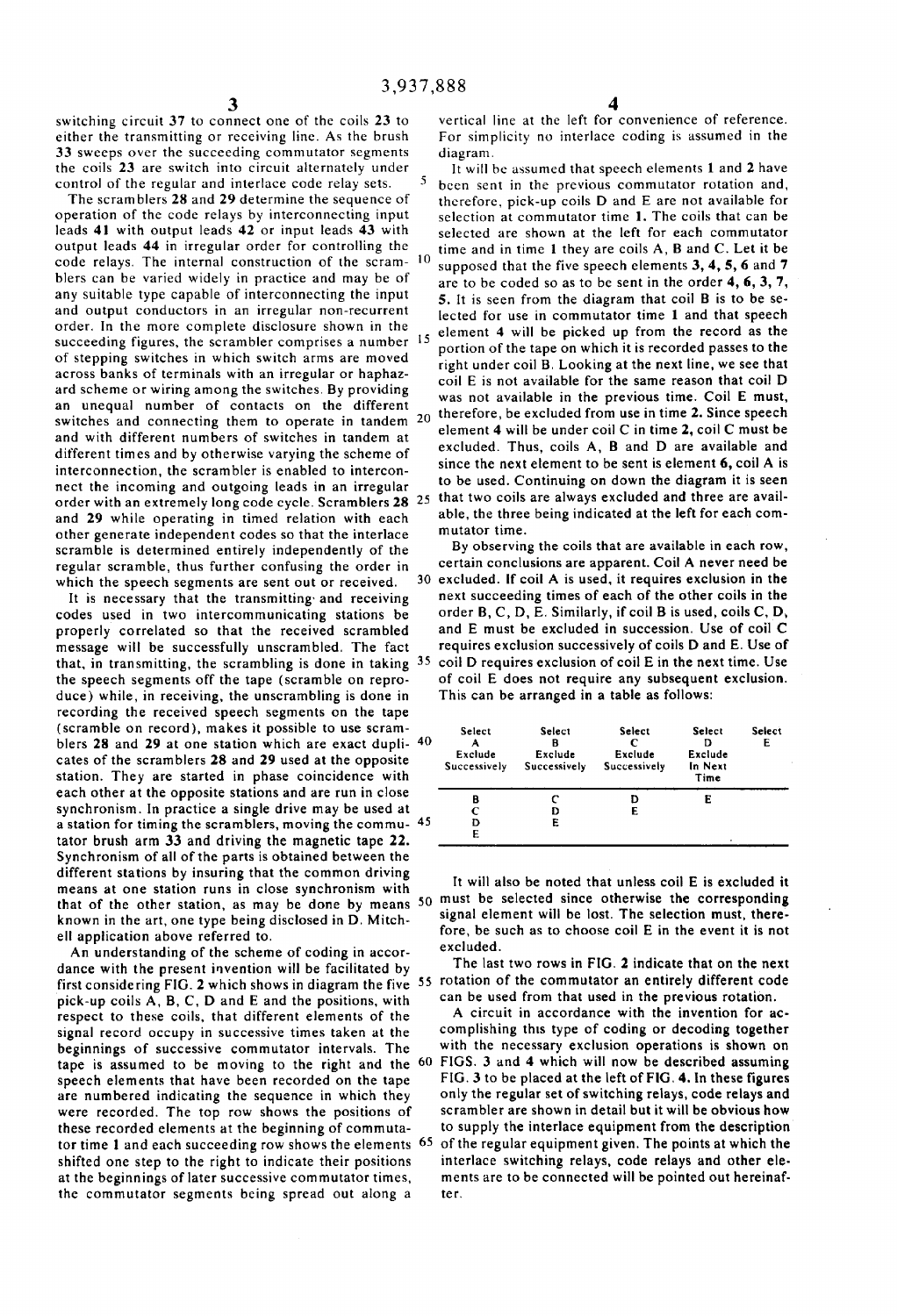The commutator 32 is shown in the right-hand por tion of FIG. 4. Each of the regular set of segments (1, 2, 3, 4 and 5) is wired to the winding of a respective switching relay C1, C2, C3, C4 and C5. The code relays are shown on FIG. 3 at 61 to 65 and there are four exclusion relays 66 to 69, coil A never needing to be excluded. Selection of a coil is made by energizing one of the code relays 61 to 65 closing battery through front contact of the operated code relay to the corre sponding switching circuit 37 associated with the de-10 sired coil. The leads from these relay contacts are shown branched, the branches leading to the code relays of the interlace set as indicated in FIG. 1.

Each switching relay Cl, etc. is provided with eight armatures for performing a number of switching func- 15 tions. (For convenience these will be referred to by number counting from the top down.) These and the other relays of the system must be fast relays since they operate and release in a small fraction of the-time taken by the commutator brush in passing over one segment. 20 They should have lightweight moving parts, therefore, and if in any case it is not feasible to provide the neces-. sary number of armatures on one relay a plurality of relays may be used with their energizing windings conmay be used for such purposes is disclosed and claimed in W. B. Ellwood U.S. Pat. 2,289,830, dated July 14, 1942.

Beneath the switching relays are the five exclusion control relays 51 to 55 which when operated apply  $30$ ground to one or another of the exclusion relays to operate the latter, depending upon the operation of the switching relays.

When commutator brush 33 sweeps over segments 1, 2, 3, etc. of the normal set, relays  $C1$ ,  $C2$ , etc. are  $35$ energized and released in succession. With the circuits in the condition shown in the drawing, code relay 65 (E) would be continually selected by a circuit extend ing through its winding, upper back contact of exclu sion relay 69, conductor 70 to ground at front contact  $\frac{40}{ }$ of second armature of each switching relay C1, C2, etc. as they are energized. This would occur because, as stated above, coil E is always selected unless it is ex cluded. in order to start the circuit, therefore, and place it in condition such that two coils'are always 45 excluded and any of the other three may be selected, the exclusion control relays 53 and 54 are first ener gized, by temporary closure of key 153, and they lock to grounds at the lowermost armatures of relays C3 and C4.

When brush 33 makes contact with commutator segment I, relay Cl is energized and exclusion relays 66 and 67 operate over lower armatures and back contacts of code relays 62 and 63, conductors 72 and 73 are front contacts and armatures of relay C1 and <sup>55</sup> conductors 77 and 78 to the locking grounds for relays 54 and 53. Relay 65 is operated over rest contact of exclusion relay 69 and conductor 70 to ground at second armature of relay Cl as stated. When relay 65 operates, ground at its lower armature and front 60 contact is extended over conductor 75 and third arma ture and front contact of relay C1 and conductor 79 causing operation of relay 51 which locks to the back contact and second armature of relay C1' in the inter lace set over conductor 81. (See partial diagram, FIG. 65 5, for the scheme of connection.)

When commutator brush 33 passes off segment 1 and onto segment 1' relay Cl releases and relay Cl' in the

interlace circuit operates. There is sufficient overlap in the brush contact with segments 1 and 1' so that both relays Cl and C1' are operated for an instant and in this instant relay 51 releases. Release of relay C1 deenergizes exclusion relays 66 and 67. Relay 65 also re leases due to the opening of conductor 70 at second armature and front contact of relay Cl.

When commutator brush 33 makes contact with segment 2, relay C2 is operated causing code relay 65 to operate again over the circuit previously traced ex~ cept this time conductor 70 finds ground at the second armature and front contact of relay C2. Relay 52 oper ates over conductor 75, third armature and front contact of relay C2 and conductor 85. Exclusion relays 67 and 68.0perate from locking grounds of relays 54 and 53 over conductors 77 and 78, fourth and fifth armatures and front contacts of relay C2 and rest contacts and lower armatures of code relays 63 and 64. Relay 52'is locked at top armature of relay C2' of the interlace set, over conductor 86.

relays may be used with their energizing windings con-<br>nected in series or in parallel. One type of relay that <sup>25</sup> 70 at the second armature and front contact of relay When commutator brush  $33$  passes off segment  $2$  and on to segment  $2'$  there is an instant when both relays C2 and C2' are energized during which instant relay 52 releases. Relay 65 releases by the opening of conductor C2, and exclusion relays 67 and 68 release due to the opening of contacts at the fourth and fifth armatures of relay C2.

> <sup>50</sup> tends through one of the four conductors of the group When commutator brush 33 makes contact with segment 3 relay C3 operates (relay 53 remaining locked from the top armature of relay C3'). The lock ing grounds of relays 54 and 53 are now extended over conductors 77 and 78 and fourth and third armatures and front contacts of relay C3, conductors 74 and 75 to windings of exclusion relays 68 and 69, the latter ex cluding relay 65(E). Relay 69 can be made to operate before relay 65 has time to operate by arranging a sequence of closure of the armature of the C relays or by inserting a small inductance 165 in series with the winding of relay 65, for example. With relay 65 and one other excluded, the circuit will not automatically select coil E but is free to permit the selection of any one of the coils A, B or C as may be determined by the scram bler. With relay C3 operated, it applies ground from its second armature and front contact, conductor 70, upper armature and front contact of the E exclusion relay 69 and conductor 76, top armature and front contact of relay C3, conductor 93 to the wiper of selec tor 103 of the scrambler from which the ground ex 106 wired to the arcs of the selectors, through corresponding armature and back contact of transfer relay I07, and corresponding conductor of the group 108. If the conductor in question is  $111$ , code relay 61 is operated by this ground causing the selection of coil A. If the conductor were 112, coil 8 would be selected by operation of relay 62. If the conductor were 113 or 114, coil'C would be selected since relay 68 is operated and the ground would pass to the winding of relay 63 through the back contact of relay 67 from lead 113 or through the front contact of relay 68 and lead 114. When commutator brush 33 passes off segment 3, relay C3 releases opening lead 93 and releasing the selected code relay 61, 62 or 63 whichever was operated.

When relays C3 and C3' are simultaneously up, opening the locking circuit of relay 53 for an instant, relay '53 releases. When the commutator brush 33 makes contact with segment 4, relay C4 energizes.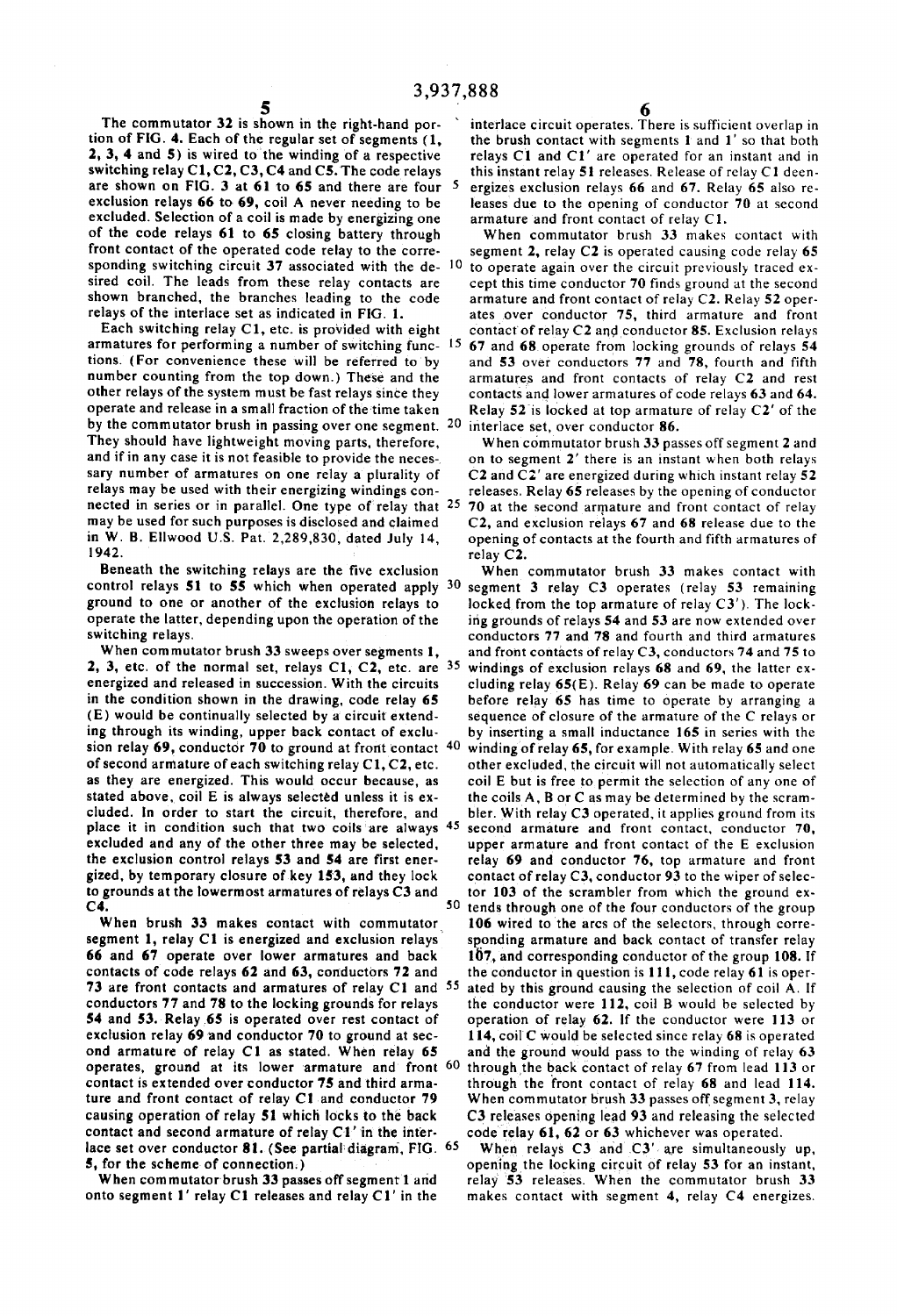Exclusion relay 69 (E) now is operated over lead 75 from the third armature and front contact of relay C4 and conductor 77 to the locking ground for relay 54. Assuming that the code relay that was selected in com mutator interval 3 was, for example, relay  $61$  (A), 5 exclusion control relay 52 will now be found energized and locked, the energizing circuit extending from lower armature and front contact of code relay 6] (A), con ductor 7I, seventh armature and front contact of relay C3 (which was closed when brush 33 was passing over 10 segment 3) and conductor 90 to winding of relay 52. This relay will remain locked until relays C2 and C2' are both momentarily energized together. In commuta tor time 4, therefore, a circuit is closed through the winding of exclusion relay 66 (B) through lower nor- 15 mal contact of code relay 62, conductor 72 and sixth armature and front contact of relay C4, conductor 85 to conductor 90 and locking ground of relay-52. In the fourth commutator time, therefore, coils B and E are excluded and coils A, C and D are available. The 20 ground from second armature and front contact of relay C4 is sent through conductor 70, front contact on exclusion relay 69, conductor 76 and upper armature and front contact of relay C4 over conductor 94 to the wiper of the fourth scrambler arc 104, over one of the <sup>25</sup> conductors I06, normal contact of relay I07, one of the conductors I08 to the energizing winding of one of the three available code relays  $61$  (A),  $63$  (C) or  $64$ (D). If the conductor in group 108 on which the ground appeared was either 111 or 112, relay 61 would be 30 selected. If conductor 113, relay 63 would be selected, etc.

When relay C5 energizes in commutator time 5, relay 63 (C) will be excluded because the locking ground for relay 52 has been transferred from conductor 72 to 35 conductor 73, the circuit passing through the fifth ar mature and front contact of relay C5. Assuming that the code relay selected in time 4 was relay  $63$  (C), in the fifth period relays  $63$  (C) and  $64$  (D) will be excluded and coils A, B and E are not excluded. Since 40 coil E is not excluded it must automatically be selected regardless of the scrambler. This is done by the closing of the second armature of relay C5 which grounds conductor 70, relay 69 being normal. Relay 55 oper ates from ground at the lower armature and front 45 contact of relay 65 (E), conductor 75, third armature and front contact of relay C5 and conductor 89 to winding of relay 55. Since the selection of coil E does not require any exclusion in the next period, relay 55 releases at the beginning of commutator time I. 50

It is believed clear from the foregoing description how the code relays are individually selected under control of the scrambler and how the exclusion relays are operated. It has been pointed out how the exclusion progresses through the chain in the direction from relay 55 66 to relay 69 as different ones of the switching relays CI to C5 operate in succession and transfer the locking grounds of the exclusion control relays SI, 52, etc. from one to another exclusion relay winding. Inc one sense, the exclusion relays in their successive operation 60 follow the moving speech record on the tape so as to exclude coils as the speech record travels past them and would otherwise be picked up and used.

The scrambler will now be described. In order to allow time for the selector switches of the scrambler to 65 step, two sets of switches are used, one set comprising selectors 101, 102 and 103 and the other set comprising selectors I04 and 105. Stepping magnets for these

switches are shown at I31 to I35. The switches are stepped when these magnets are released but do not move when the magnets attract their pawls. Magnets I31, I32 and I33 are energized in parallel over con ductor 136 which leads to timing sector I38 of distribu tor 31, FIG. 4. Brush 33 (or another brush on the same brush arm) grounds sectors I37 and I38 during alter nate half cycles of the commutator. Stepping magnets I34 and I35 are energized to attract their pawls when brush 33 is traveling over sector I37, which then grounds conductor I39. Transfer relay I07 is energized during the time the ground is applied to conductor I39.

When segments I, 2 and 3 of the commutator are being used as above described and switching relays C1, C2 and C3 place grounds on leads 9], 92 or 93, leading to wipers of selector switches I01, 102 and 103, relay I07 is deenergized so that the four conductors of the group I06 leading from selectors IOI, I02 and I03 are then connected to the four conductors of the group 108 for controlling the code relays. At the end of time 3 the commutator brush 33 passes off segment 3 and onto segment 3'. Ground from sector I38 is broken and ground is made to sector I37. Relay I07 energizes and the stepping magnets I34 and 135 pull up their pawls while the brush 33 is passing over segment 3' but switches I04 and 105 do not move. Switches I01, I02 and I03, however, take a step since their stepping mag nets release. During commutator times 4 and 5 switch ing relays C4 and C5 may place grounds on leads 94 and 95 leading to wipers of selector switches I04 and I05 and the four output leads II6 from these switches are now connected through front contacts of relay I07 to conductors I08 for selecting code relays 61 to 64.

After brush 33 passes off sector I37 and segment 5' onto segment I, relay I07 releases to reconnect con ductors 106 to conductors 108 but switches 101, 102 and I03 are already in position since they advanced one step a half cycle previously.

In the interlace selector a similar arrangement is used except that selectors I03', I04' and I05' from one group and selectors I01' and I02' form the other group.

The connections between the selector arcs and the individual conductors in groups I06 and II6 are varied so as to give as irregular a scheme as possible in the order of selection of the conductors among the switches. For simplicity of circuit drawing, only one rank of selectors is shown but it will be understood that this is intended to illustrate any suitable type of scram bler and that in practice the ground that is extended through the scrambler could be made to pass through several selectors in tandem as is shown more fully in the Busch-Cahill-Myers application referred to and that the stepping of these tandem selectors could be done in irregular manner so as to provide an extremely long

cycle before repetition begins.

What is claimed is:

I. In a privacy system in which the signals are divided into fragments on a time basis and the different frag ments are delayed in transmission by different amounts to afford privacy, a timing means having a timing cycle divided into several periods, a relay individual to each period and individually operated during its respective period by said timing means, a plurality of delay de vices to introduce delay into said signals, means con trolled by said timing means to select a delay device for each timing period, and means jointly controlled by said relays and selecting means to operate the selected